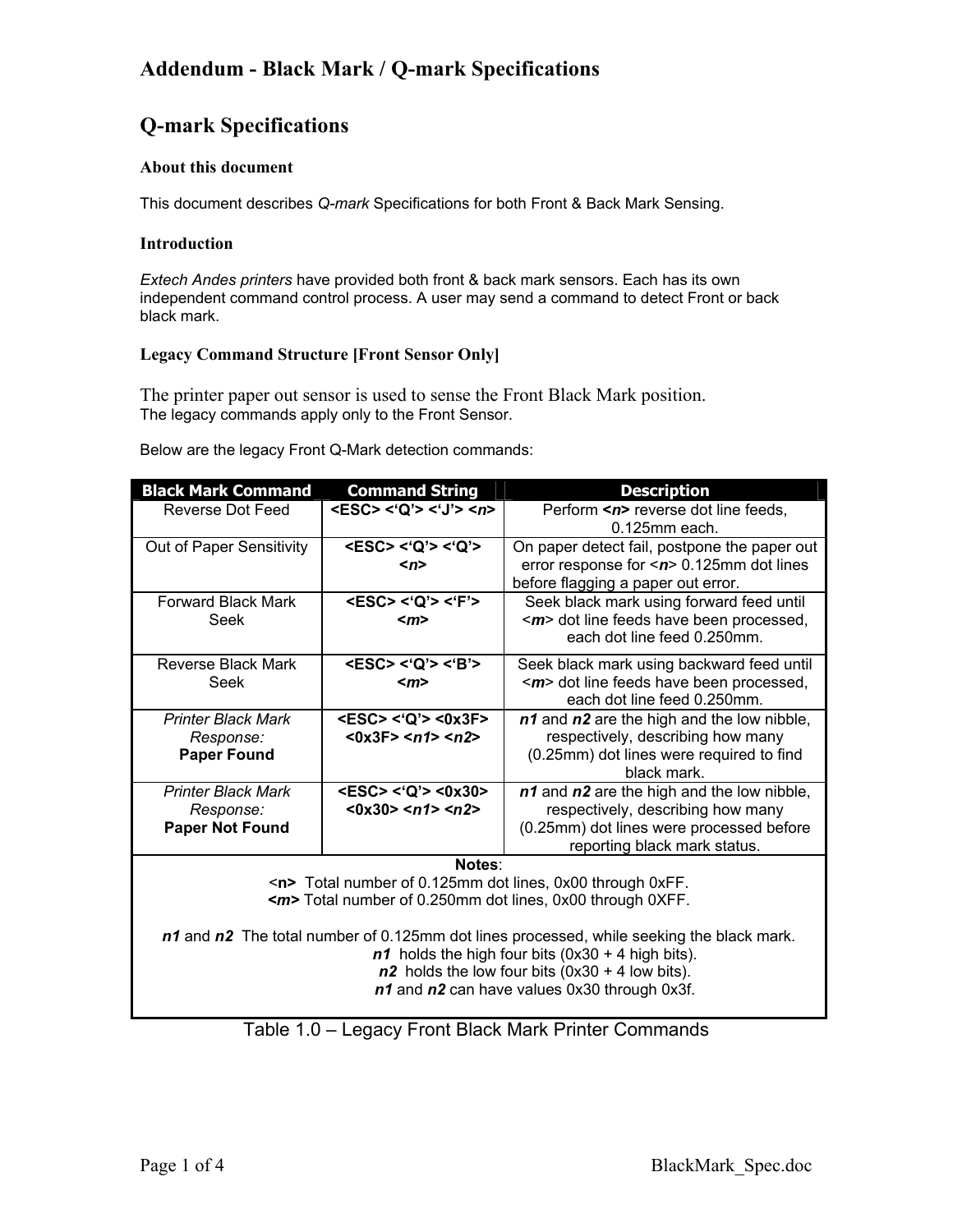## **Addendum - Black Mark / Q-mark Specifications**

#### **Front/Back Q-Mark Command Structure [Extended Command]**

The **Front/Back** Q-Mark command structure can be used to detect both the Front & Back Q-Mark.

The **Front/Back** Q-Mark commands will work in TWO modes:

- Command Mode
- Automatic Mode

#### ¾ **Command Mode**

It is not possible to enable both back & front sensors to detect a Q-mark. The user may enable only one sensor at a time, and may disable both sensors as well.

#### **NOTES:**

- The BACK sensor Q-mark parking is enabled by default on power up.
- Whenever a sensor is selected, the default sensitivity will be set to a value of 40.
- Table (1) commands are used for command mode Q-mark detection for both back/front sensors.

### ¾ **Command Mode Control**

- o To enable the FRONT Q-mark park, the user needs to send the command: <ESC><'Q'><'1'><'e'><CR>
- **NOTE:** the command above automatically disables the BACK sensor
- o To enable the BACK Q-mark park, the user needs to send the command: <ESC><'Q'><'2'><'e'><CR>

**NOTE:** the command above automatically disables the FRONT sensor

- $\circ$  To disable the FRONT Q-mark park, the user needs to send the command: <ESC><'Q'><'1'><'d'><CR>
- o To disable the BACK Q-mark park, the user needs to send the command: <ESC><'Q'><'2'><'d'><CR>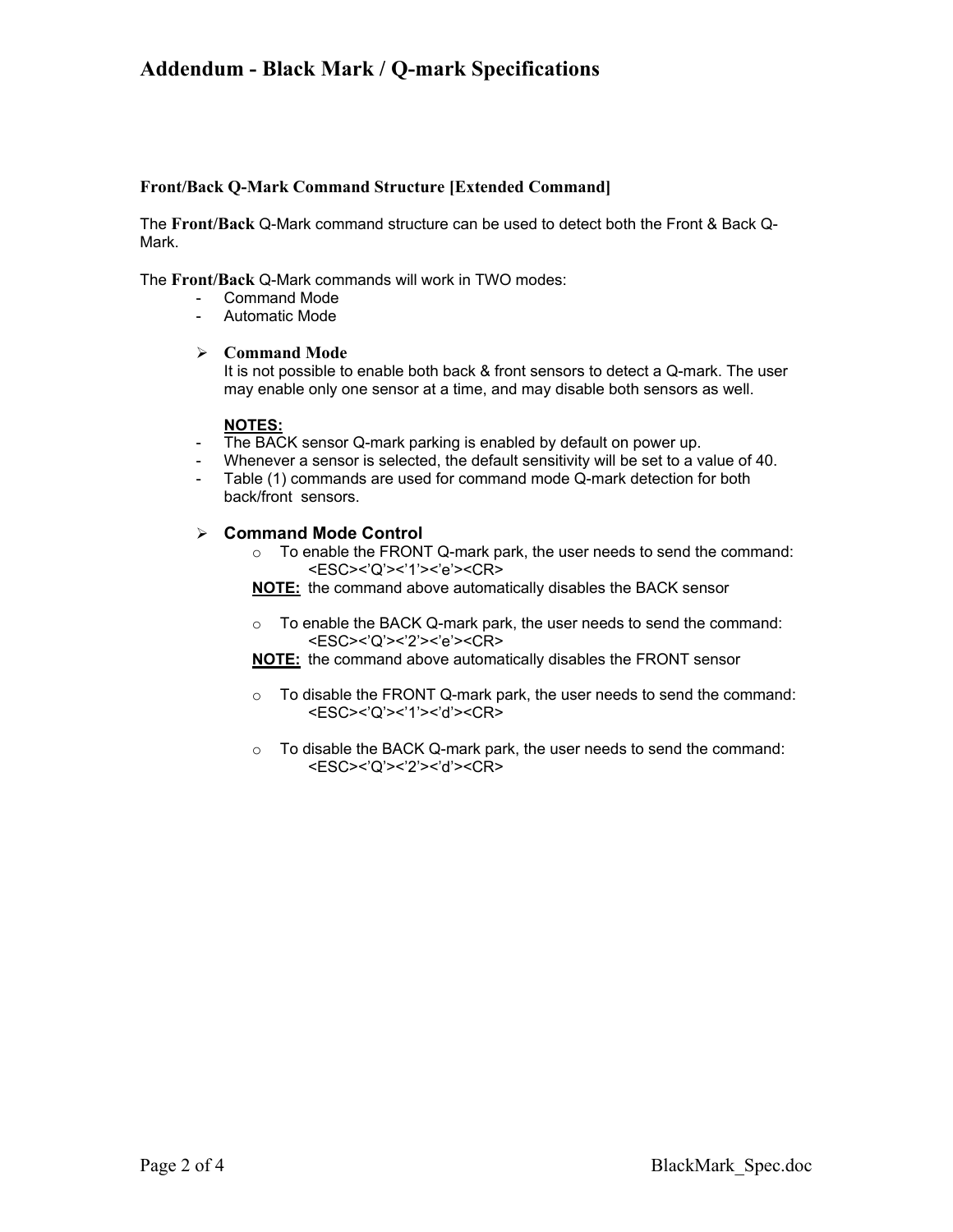## ¾ **Auto Back Mark Detect Mode**

In this mode, the printer will wait for the user to press the FEED button or receiving Form Feed control character (^L). The printer will feed the paper (X) inches searching for the back Q-Mark. When the Q-mark is found, the printer will park on it waiting for user data. If the Q-mark is not found after certain amount of paper length specified by a user command, the printer motor stops, waiting for another FEED button press or data to be printed.

#### **NOTES:**

- The printer will default to Auto Back Mark Detect mode on power up.<br>The user can set the Front/Back sensor sensitivity while in Auto Mode
- The user can set the Front/Back sensor sensitivity while in Auto Mode.
- **The user can use Command Mode commands at any time.**

### ¾ **Auto Mode Control**

The same commands for enabling & disabling Command Mode, are applied to Auto Mode. See below:

 $\circ$  To enable the FRONT Q-mark park, the user needs to send the command: <ESC><'Q'><'1'><'e'><CR>

**NOTE:** the command above automatically disables the BACK sensor

 $\circ$  To enable the BACK Q-mark park, the user needs to send the command: <ESC><'Q'><'2'><'e'><CR>

**NOTE:** the command above automatically disables the FRONT sensor

- $\circ$  To disable the FRONT Q-mark park, the user needs to send the command: <ESC><'Q'><'1'><'d'><CR>
- o To disable the BACK Q-mark park, the user needs to send the command: <ESC><'Q'><'2'><'d'><CR>

### ¾ **Form Feed Setup**

#### **<ESC> <'Q'> <'L'> <Length>**

**<Length>:** How many "inches" to feed paper looking for Q-mark. Dots are not allowed in this command. This parameter ranges from (0x00 to 0xFF) Example: <Length> = 0x0A means 10 inches

| Minimum Value | $= 0x03$ [3 inches]  |
|---------------|----------------------|
| Maximum Value | $= 0x12$ [12 inches] |